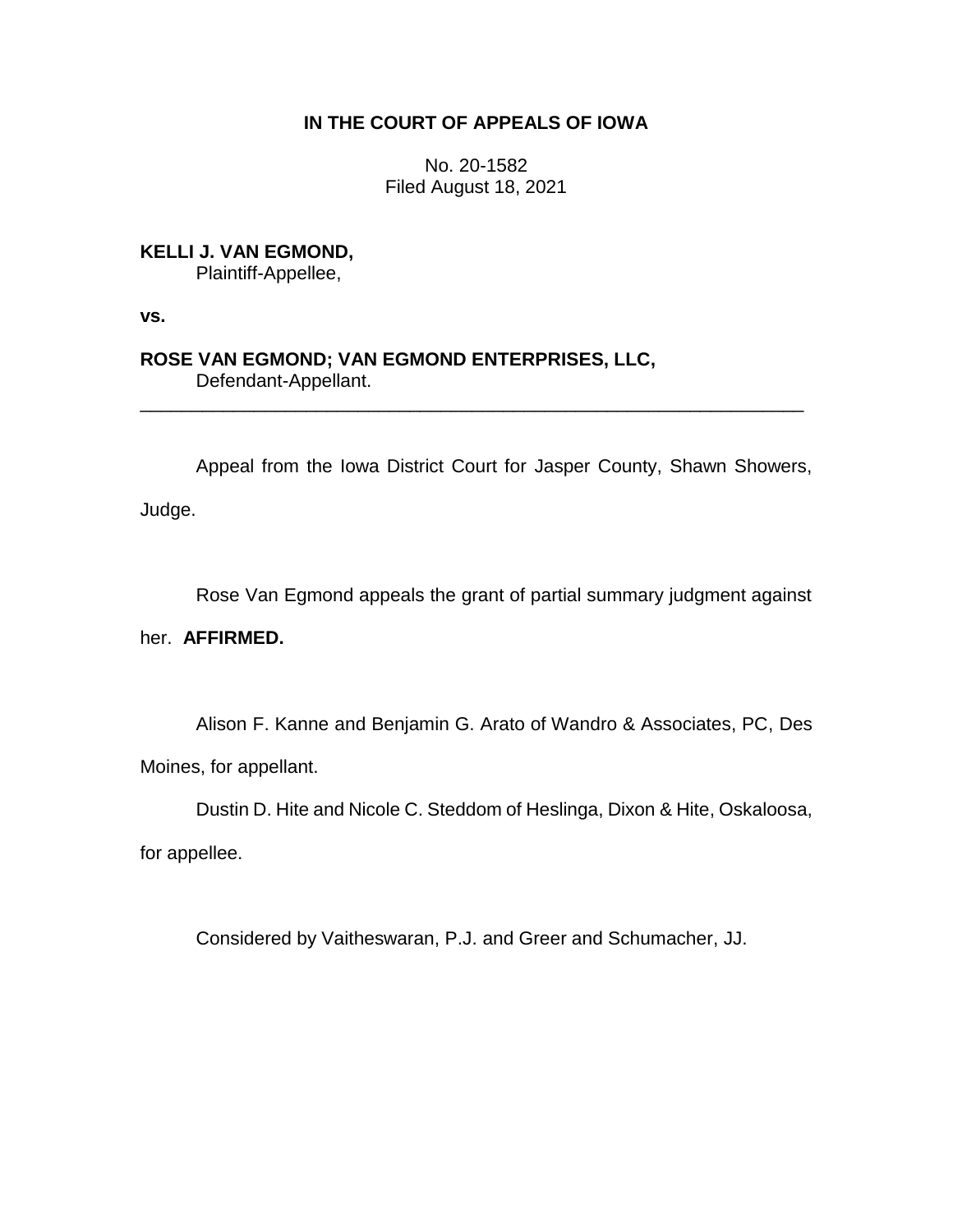## **GREER, Judge.**

With family inheritance at the core of the dispute, Rose Van Egmond (Rose) challenges the partial summary judgment ruling requiring her to cooperate with the sale of her father's home to her niece, Kelli Van Egmond (Kelli).

## **Facts and Earlier Proceedings.**

We begin with the death of Cor Van Egmond (Cor) in September 2012. Cor had nine children<sup>1</sup> living at the time of his death. Under his will, Cor gave his designated co-executors, Neal Van Egmond and John Van Egmond<sup>2</sup> (Coexecutors), authority to sell his real estate holdings without the requirement of court approval. In July 2015, Kelli, the daughter of Neal, entered into a written contract with the Co-executors to purchase property in Oskaloosa,<sup>3</sup> which had been Cor's home (Home). Kelli agreed to pay \$55,000 under a purchase agreement for the Home. The purchase agreement was loosely drawn and granted Kelli possession of the property "to be specified at a later date." Likewise, there was no due date for when the purchase price was to be paid and the earnest money deposited was

<sup>&</sup>lt;sup>1</sup> As listed on the probate inventory, his children are: John Van Egmond, Tilly Van Egmond, Neal Van Egmond, Chris Van Egmond, Veronica Daniels, Rose Keene (also known as Rose Van Egmond), Maria Wildes, Margo Van Egmond, and Nick Van Egmond.

 $2$  The will refers to these executors as Cornelius Geradus (Neal) Van Egmond and John Willibrord Van Egmond.

<sup>&</sup>lt;sup>3</sup> The property is legally described as:

Lot Five of VanEgmond's Subdivision in the City of Oskaloosa, Mahaska County, Iowa; and the 16.5 foot wide North-South alley adjacent to the East side of said Lot Five; and a part of Lots Three and Four of the Subdivision of the Northwest Fractional Quarter of the Northwest Fractional Quarter of Section Eighteen, Township Seventy-five North, Range Fifteen West of the 5th P.M. in the City of Oskaloosa, Mahaska County, Iowa; according to the plat of survey recorded in Survey Book 6, page 341, Document #2016-175, Mahaska County Recorder's Office.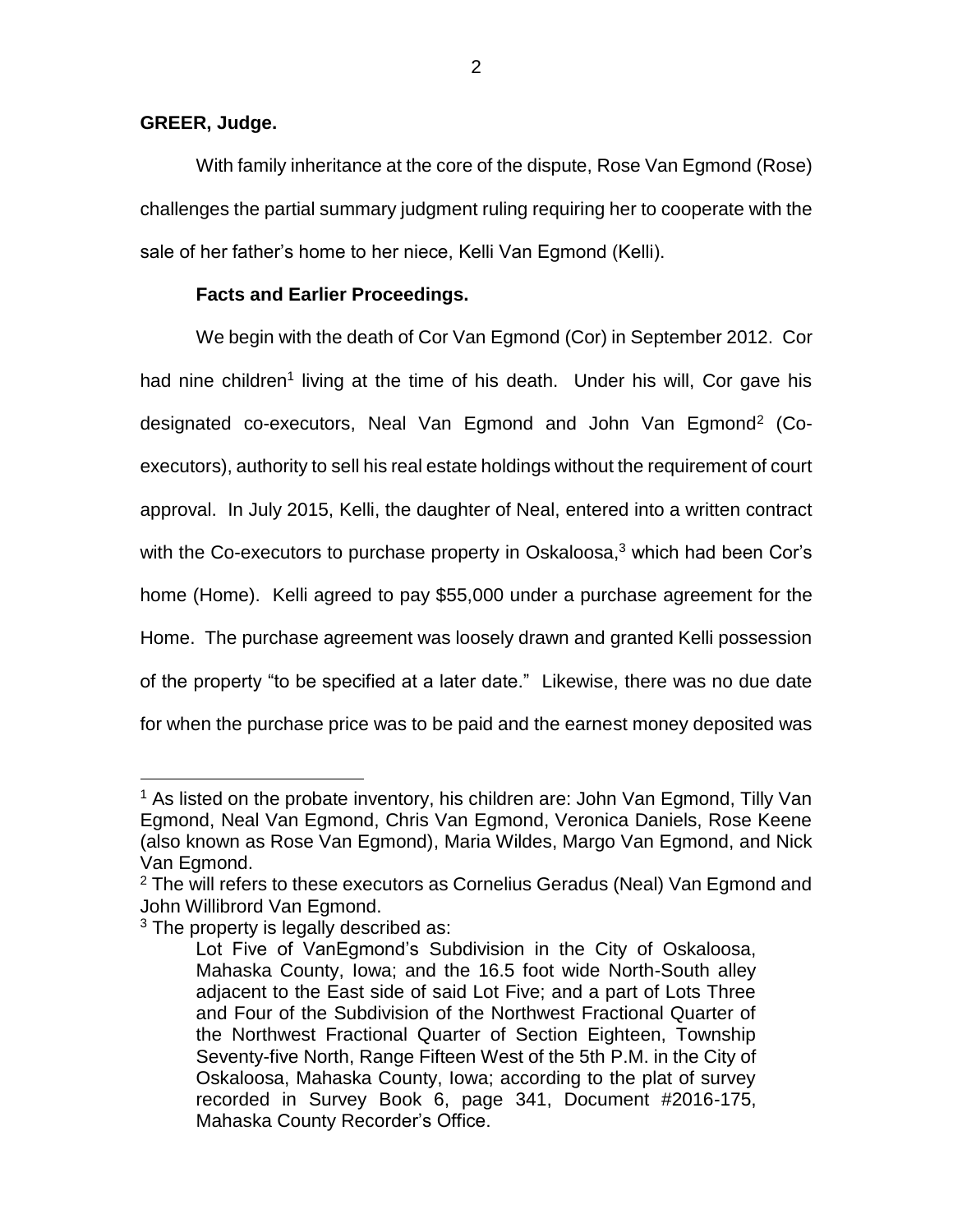"rent \$9 month As of July 1, 2015." Cor's estate closed in December 2015. The estate's final report indicated the Home was sold and conveyed, yet the estate apparently transferred the property individually to the eight siblings. 4 Kelli argues the transfers were still subject to the purchase agreement.

In June 2018, a limited liability company, known as Van Egmond Enterprises, LLC (the LLC), was established naming Cor's children as initial members, including Rose. <sup>5</sup> Three months later, the siblings, except for Rose, transferred their respective interests in the Home into the LLC pursuant to quitclaim deeds. The LLC owns an 8/9 share of the Home. Rose declined to transfer her share, thus she retains a 1/9 interest in the Home.

In January 2020, Kelli petitioned in equity against Rose and the LLC alleging that Rose, as a successor in interest, breached the written contract with the Coexecutors. Alternatively, if the contract was not to be specifically performed, Kelli also raised a claim of unjust enrichment, asserting she made substantial improvements to the real estate. As a self-represented party, Rose answered with a general denial of all claims. The LLC answered, confirming it was "ready, willing and able, to the extent of its ownership interest, to perform the contract between [Kelli] and the [Co-executors]."

In August, Kelli moved for partial summary judgment, requesting that the court order the parties to perform the purchase contract and transfer all interest in the Home to Kelli. In an order setting the hearing for October 2, the district court noted, "Defendants shall file their responses on or before September 8, 2020."

<sup>&</sup>lt;sup>4</sup> Tilly's share was bequeathed to John under the terms of the will.

<sup>5</sup> Rose claims she did not authorize use of her name in the LLC documents.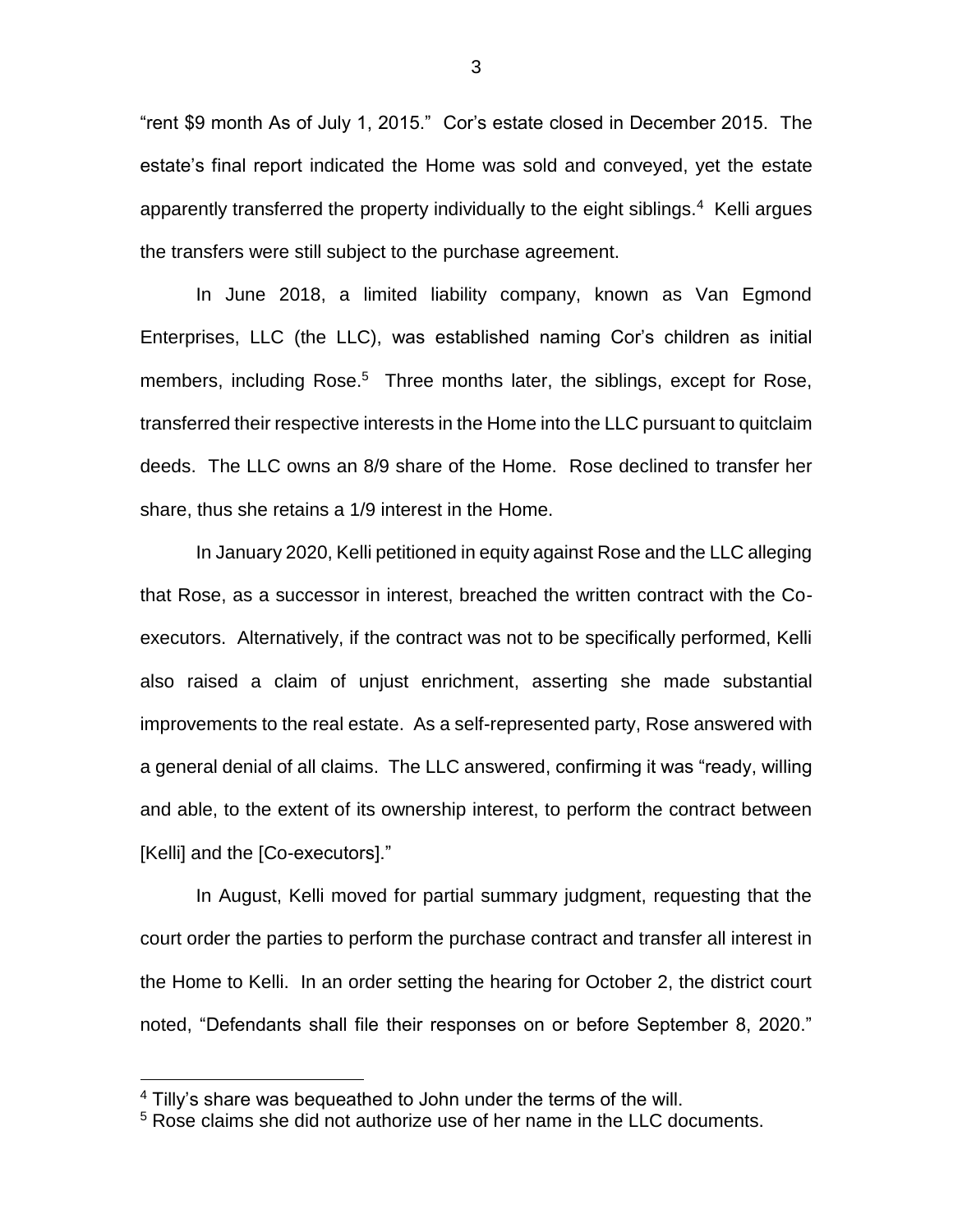Rose filed no response and failed to attend the hearing. Without any resistance on file, the district court granted Kelli's partial motion for summary judgment, reasoning:

In the present case, the Co-executors entered into a valid contact for the sale of real estate which should be enforced. The Last Will and Testament gave the authority to sell property, including real property, without court approval to the Co-executors. The Coexecutors entered into a written contract for the sale of real estate for a set price to Kelli Van Egmond. The subject of the contract, being real estate, is by its very nature unique. Given the uniqueness of the real estate, the court should use its discretion and direct the parties to specifically perform under the contract.

The district court then ordered Rose and the LLC to perform under the purchase agreement and complete the sale of the Home to Kelli.

In November, Rose hired counsel. She then filed a motion to continue the November trial date on the unjust-enrichment and breach-of-contract counts of Kelli's petition. A motion for leave to amend answer followed along with a motion to enlarge the summary judgment ruling. To support her motion to enlarge, Rose filed an affidavit raising a number of issues with the sale. $6$  By affidavit, Rose explained her dilemma and reasons for not responding to the summary judgment filings. She claimed she represented herself, was unaware of how the court's electronic filing system worked, and had technical issues with her email at the time the motion for partial summary judgment was filed. The district court ruled that Rose's motion to enlarge the summary judgment ruling was untimely and because she failed to respond to the motion for partial summary judgment, her motion was

 $6$  According to Rose's affidavit, the siblings agreed that Kelli could purchase the real estate for \$55,000, but she disputes the present sale documents because the parties to the contract added additional land to the deal.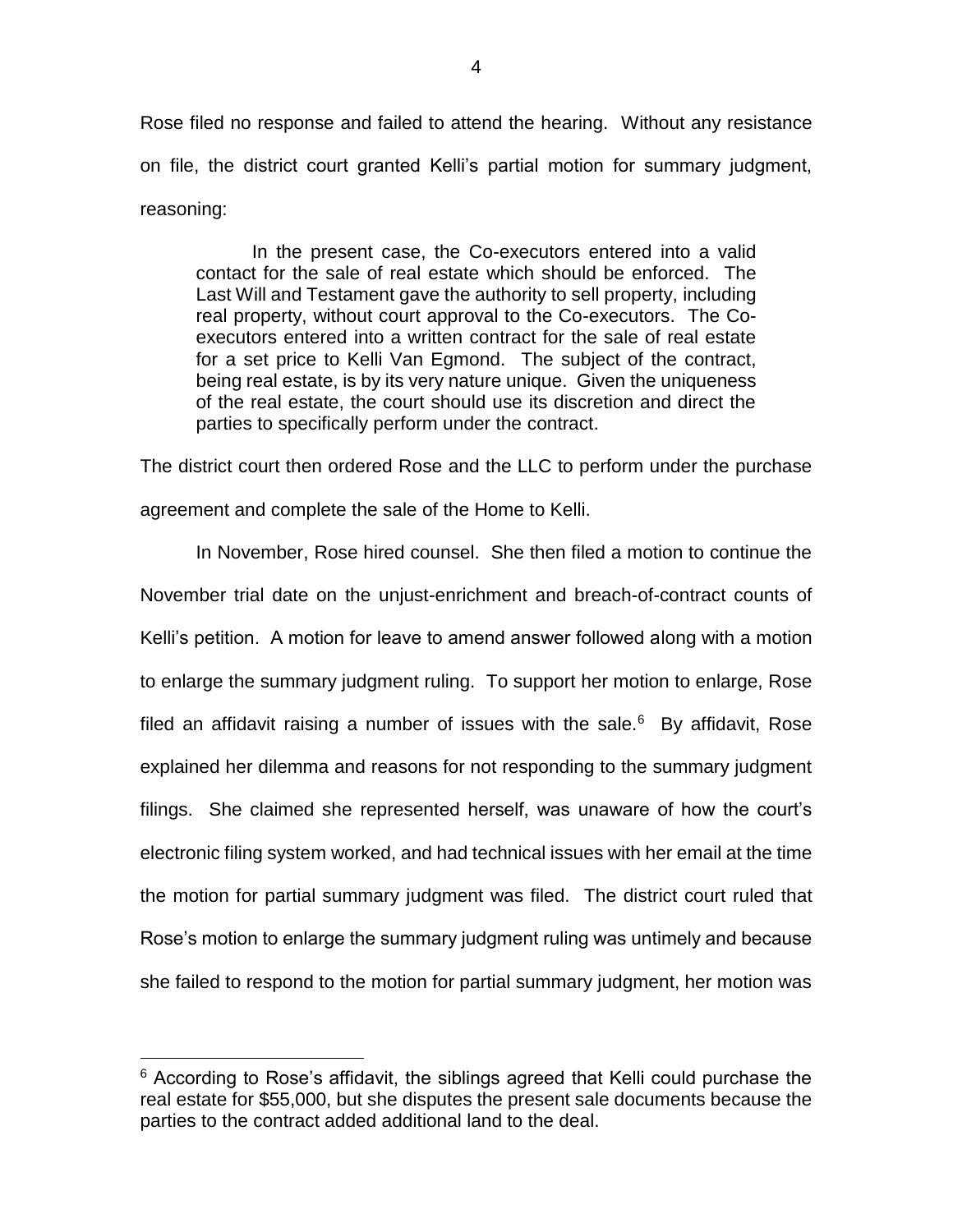denied. Additionally, the motion to continue the November trial date was denied, but Kelli dismissed the remaining counts of her petition. Rose now appeals the rulings related to the partial motion for summary judgment and her motion to enlarge. We must decide if the partial summary judgment ruling should stand.

#### **Standard of Review and Error Preservation**.

We start by reviewing the district court's ruling on the partial summary judgment for correction of errors at law. *Iowa Ass'n of Bus. & Indus. v. City of Waterloo*, 961 N.W.2d 465, 470 (Iowa 2021). "Summary judgment is appropriate when the record shows no genuine issues of material fact and the moving party is entitled to judgment as a matter of law." *Munger, Reinschmidt & Denne, L.L.P. v. Lienhard Plante*, 940 N.W.2d 361, 365 (Iowa 2020) (citing Iowa R. Civ. P. 1.981(3)).

Rose postures she preserved error by filing a notice of appeal. A notice of appeal does not preserve error on an issue. *See* Thomas A. Mayes & Anuradha Vaitheswaran, *Error Preservation in Civil Appeals in Iowa: Perspectives on Present Practice*, 55 Drake L. Rev. 39, 48 (2006). On the other hand, Rose did move to enlarge the district court's partial summary judgment ruling, and the district court ruled on her motion, finding it untimely. *See Meier v. Senecaut*, 641 N.W.2d 532, 537 (Iowa 2002) (noting to raise an issue on appeal, the party had to file a motion requesting a ruling on the issue to preserve error).

#### **Analysis.**

At its core, Rose points to Kelli's failure to prove she is entitled to partial summary judgment because there are important disputed facts that prohibit a summary ruling. Now, after the summary judgment ruling, Rose asserts the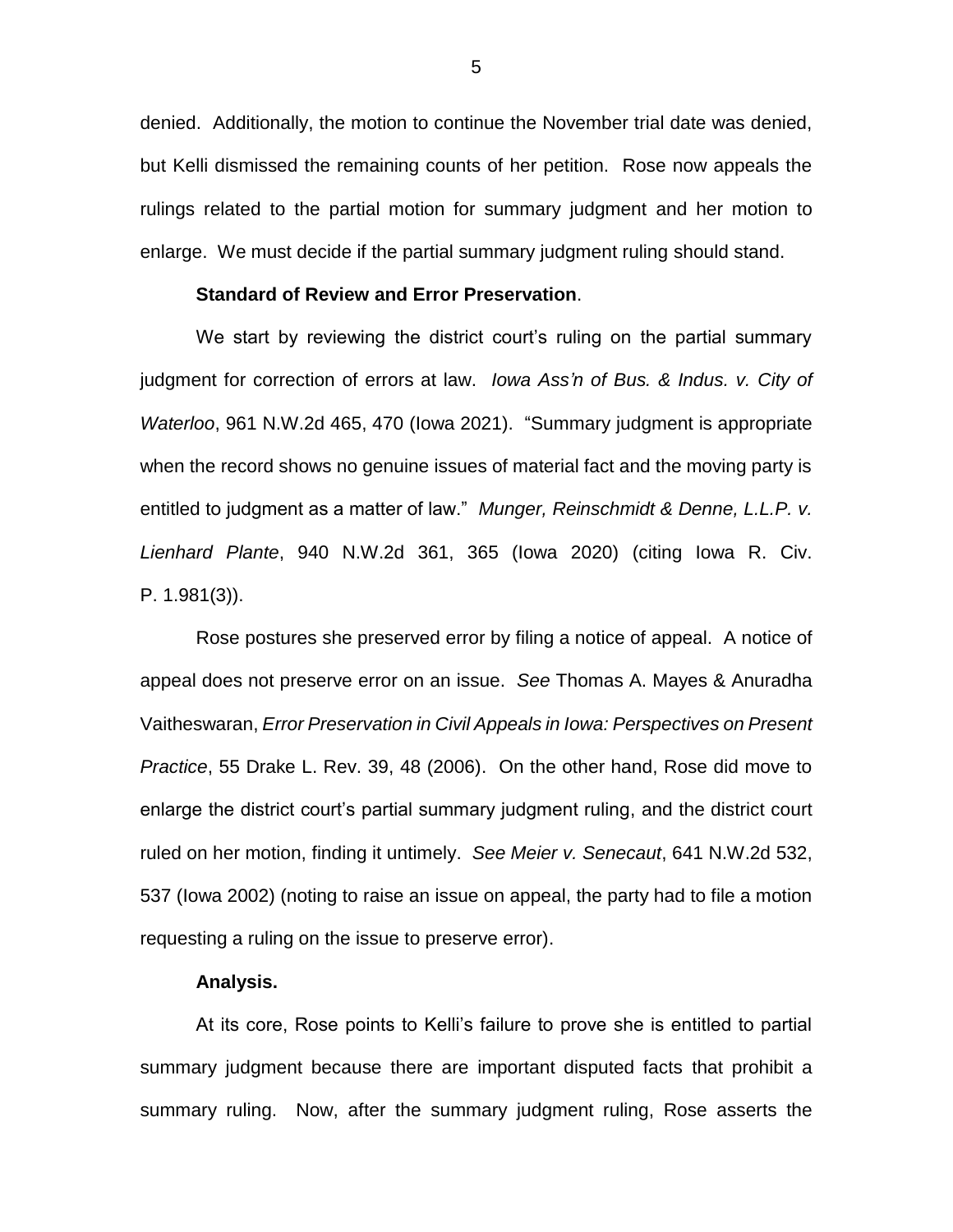requirements of the purchase agreement were not met because Kelli was not "ready, willing and able to complete [her] obligations" under the contract even though Kelli signed an affidavit stating she was. A nonmoving party to a summary judgment motion can sit by and assert the movant failed to show entitlement to a summary judgment. *See Willis v. City of Des Moines*, 357 N.W.2d 567, 572 (Iowa 1984) ("Unless [she] elects to stand on the weakness of [her] opponent's case to successfully resist such motion, the resisting party must set forth specific evidentiary facts showing the existence of a genuine issue of material fact.").

This proved to be an unsuccessful strategy for Rose. Likewise, "an adverse party may not rest upon mere allegations or denials" in her pleadings, but the response, by affidavits or as otherwise provided in Iowa Rule of Civil Procedure1.981(5), "must set forth specific facts showing that there is a genuine issue for trial." *Hollingsworth v. Schminkey*, 553 N.W.2d 591, 594 (Iowa 1996). If the adverse party does not respond, summary judgment, if appropriate, shall be entered. Iowa R. Civ. P. 1.981(5); *see also Drainage Dist. No. 119 v. Inc. City of Spencer*, 268 N.W.2d 493, 499 (Iowa 1978) ("The purpose of summary judgment is to enable a judgment to be obtained promptly and without the expense of a trial when there is no genuine and material fact issue present.").

We cannot evaluate the case of a self-represented party with a different standard or rules than one with counsel, so we do not excuse Rose for ignoring the summary judgment proceedings. *See Metro. Jacobson Dev. Venture v. Bd. of Rev. of Des Moines*, 476 N.W.2d 726, 729 (Iowa Ct. App. 1991) ("We do not utilize a deferential standard when persons choose to represent themselves. The law does not judge by two standards, one for lawyers and the other for lay persons.

6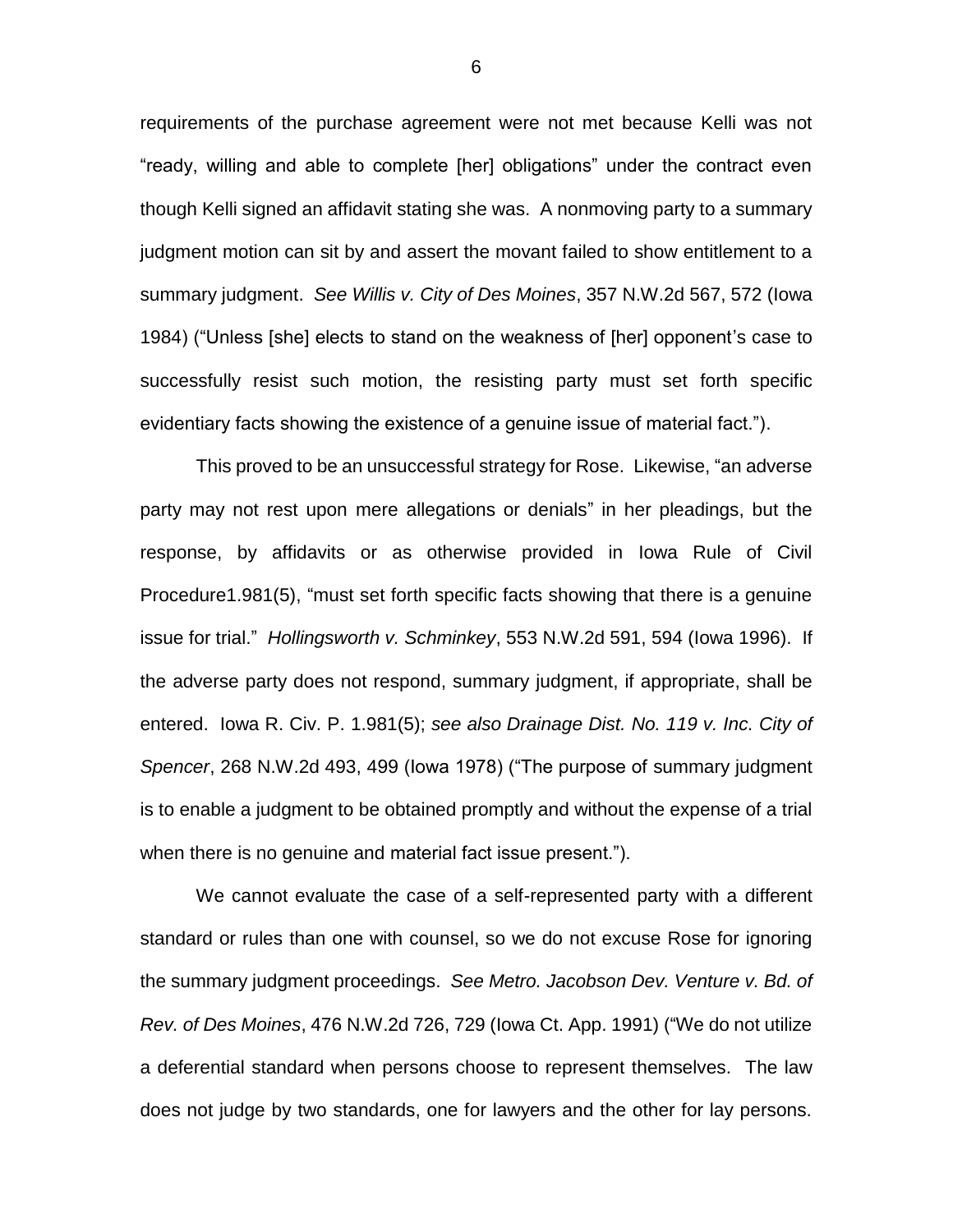Rather, all are expected to act with equal competence."). Here, Rose elected to stand by and argue, after the adverse ruling, that Kelli failed to meet her burden.

Still, to obtain a summary judgment, Kelli had hurdles to climb. First, she had to show that there is no genuine issue as to any material fact concerning the matters addressed in her motion for summary judgment. Second, she needed to establish she was entitled to judgment as a matter of law. Iowa R. Civ. P. 1.981(3); *Red Giant Oil Co. v. Lawlor*, 528 N.W.2d 524, 528 (Iowa 1995); *Drainage Dist. No. 119*, 268 N.W.2d at 499; *Vaughn v. City of Cedar Rapids*, 527 N.W.2d 411, 412 (Iowa Ct. App. 1994). We find Kelli met her burden. She produced a valid contract and an affidavit that she was ready to perform its terms but for the behavior of Rose. All of that was undisputed in the partial summary judgment record.

The time to come forward is when the resistance is required to be filed and the hearing on the motion is held, not some time in the distant future. Still, Rose asserts the purchase agreement required Kelli to obtain financing. While this is true, Kelli is not required to do so by any specific date under the purchase agreement's terms, but only upon closing, which again was undefined. Instead, much of the discussion by Rose on appeal relates to a memo from the abstractor to Kelli addressing Kelli's unpaid abstracting bill. First, this memo was offered as disputed evidence by Rose after the summary judgment ruling. Second, although Rose argues the memo language confirms Kelli could not get financing, we do not read it as such. All it suggests is that Kelli stopped the lending process with one particular lender. It is not an affidavit, and it is not the sort of "evidence" that can resist a summary judgment filing. *See* Iowa R. Civ. P. 1.981(5) ("Supporting and opposing affidavits shall be made on personal knowledge, shall set forth such facts

7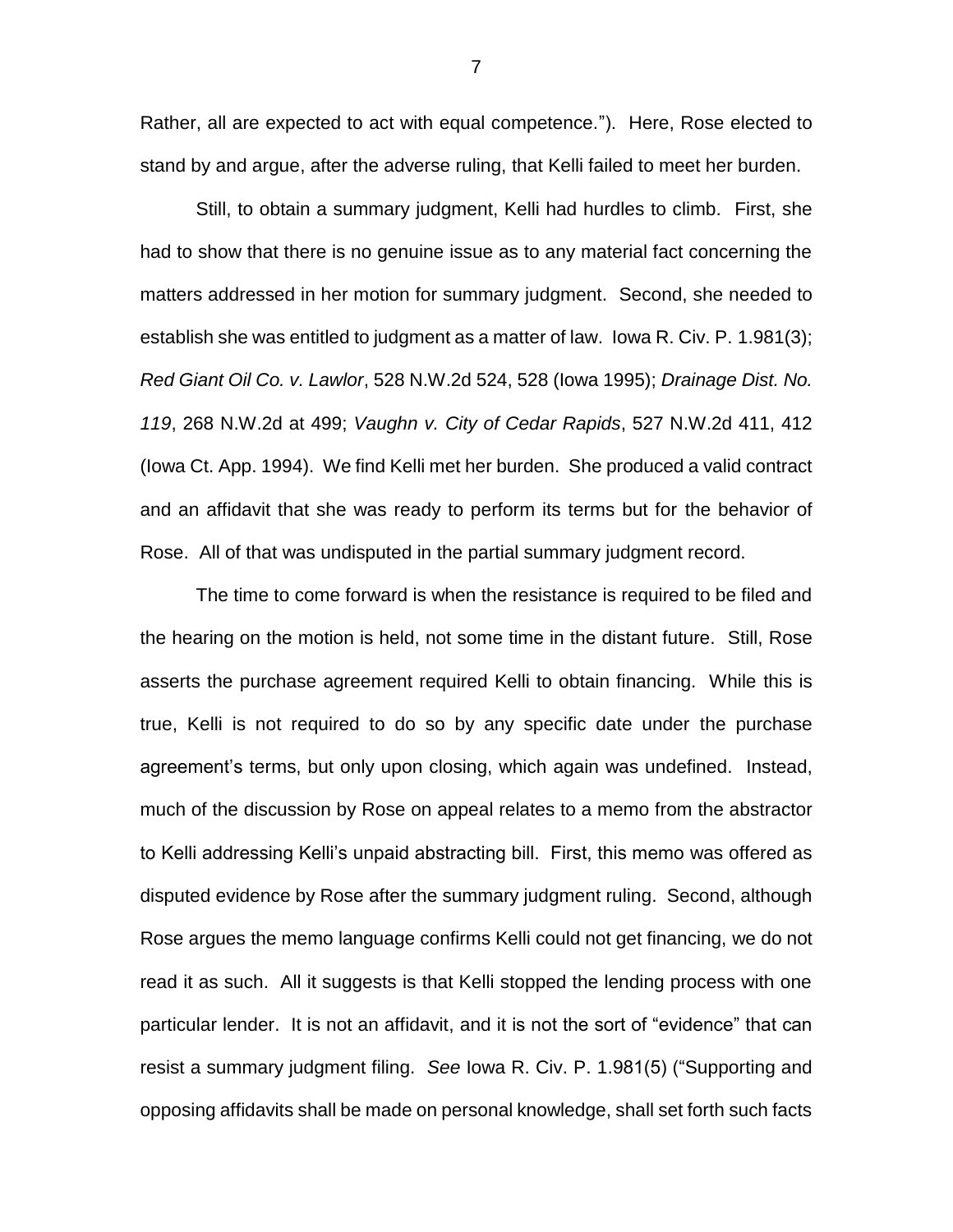as would be admissible in evidence, and shall show affirmatively that the affiant is competent to testify to the matters stated therein.").

Without any disputing evidence, Kelli asserts in her affidavit, "I have performed all the stipulations, conditions and agreements required of me under the terms of the Purchase Agreement, and I am ready, willing and able to complete my obligations thereunder." At the end of the day, although Rose protests now, at the time of the summary judgment hearing no one contested these facts. "Summary judgment is not a dress rehearsal or practice run; it is the put up or shut up moment in a lawsuit, when a [nonmoving] party must show what evidence it has that would convince a trier of fact to accept its version of the events." *Hammel v. Eau Galle Cheese Factory*, 407 F.3d 852, 859 (7th Cir. 2005) (quoting *Schacht v. Wis. Dep't of Corr.*, 175 F.3d 497, 504 (7th Cir. 1999)).

Finally, Rose argues that the district court erred by not considering her motion to enlarge under Iowa Rule of Civil Procedure 1.904(2). The district court noted it was untimely and did not address the merits of the motion.<sup>7</sup> Rose labeled

 $7$  Generally speaking, a late-filed motion to enlarge would not toll the deadline for appeal and we would address whether we even have jurisdiction to consider this appeal. *See Homan v. Branstad*, 887 N.W.2d 153, 160 (Iowa 2016) ("[A] timely and proper motion to enlarge or amend the findings of fact or conclusions of law tolls the time to file an appeal until such time the district court enters a ruling on the motion. . . . If the party has not filed a timely and proper motion, we lack jurisdiction to decide the merits of an appeal."). But here, the appeal relates to a partial motion for summary judgment, so in cases involving partial determinations, rule 6.101(1)(d) provides the following means of appeal:

A final order dismissing some, but not all, of the parties or disposing of some, but not all, of the issues in an action may be appealed within the time for appealing from the judgment that finally disposes of all remaining parties and issues to an action, even if the parties' interests or the issues are severable.

Kelli's dismissal of all other claims on November 10 resolved all remaining issues before the district court and thus started the thirty-day clock running for the time to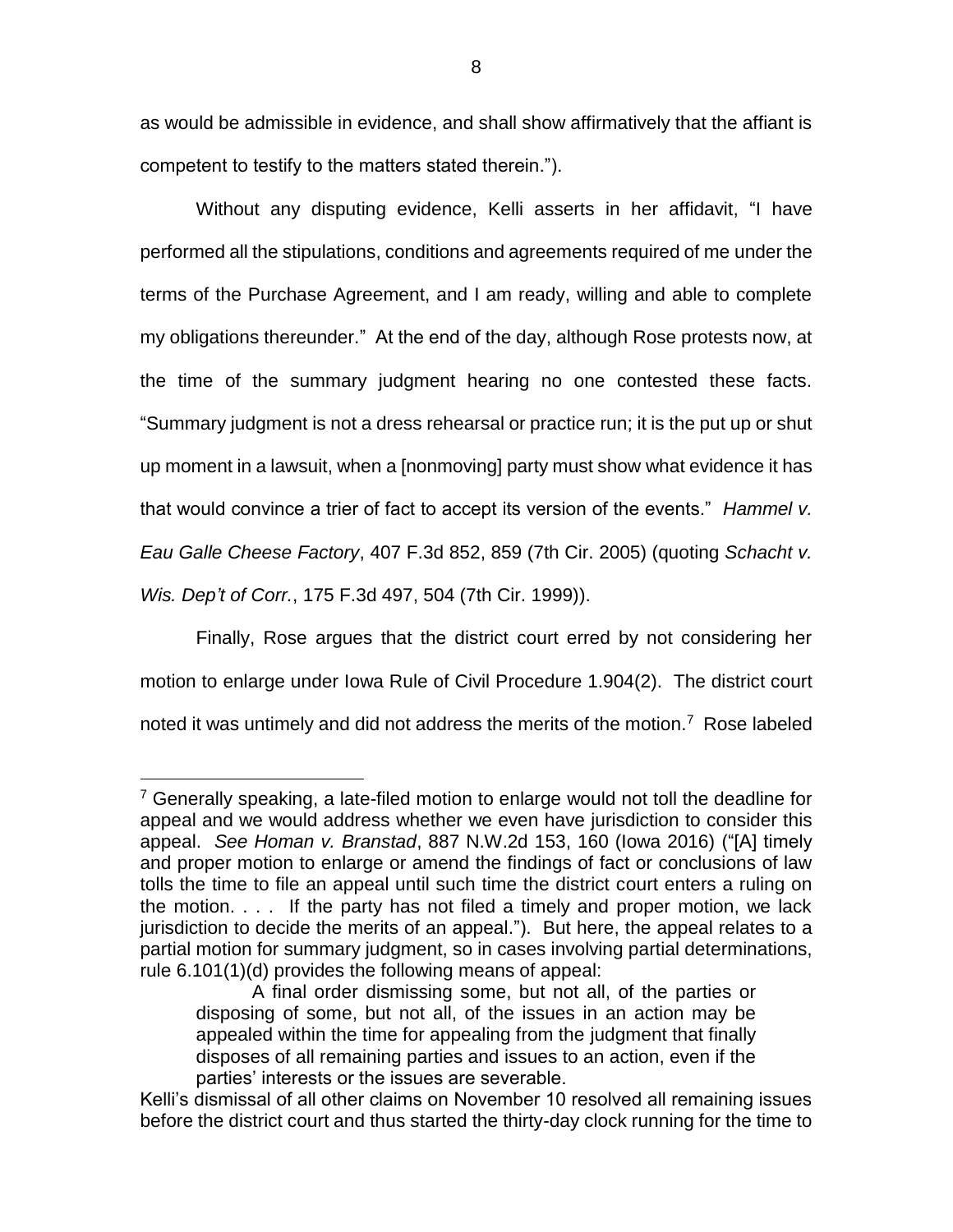her motion "1.904(2) Motion to Amend or Enlarge Summary Judgment Ruling," but we find it more appropriate to treat it as a filing under rule 1.904(3). Rule 1.904(3) provides:

*Motion to reconsider, enlarge, or amend other court orders, rulings, judgments, or decrees; time for filing.* In addition to proceedings encompassed by rule 1.904(1), a rule 1.904(2) motion to reconsider, enlarge, or amend another court order, ruling, judgment, or decree will be considered timely if filed within 15 days after the filing of the order, judgment, or decree to which it is directed.

A motion for new trial must be filed "within fifteen days after filing of the verdict, report or decision with the clerk or discharge of a jury which failed to return a verdict, unless the court, for good cause shown and not ex parte, grants an additional time not to exceed 30 days." Iowa R. Civ. P. 1.1007. The district court did not grant additional time, yet the motion to enlarge was filed thirty-one days after the summary judgment ruling. We agree with the district court that the motion to enlarge was untimely. Rose's newfound interest in vigorously defending the case after her loss is not good cause to get an extension of the deadline. *See Homan*, 887 N.W.2d at 161 (finding a motion to enlarge asking the court to amend its ruling based on new evidence is generally improper). That is exactly what Rose attempted, and the district court refused to participate in her "second bite of the apple."

appeal. *See Valles v. Mueting*, 956 N.W.2d 479, 484 (Iowa 2021) (holding failure to file a notice of appeal within thirty days of the resolution of the last remaining issues before the district court resulted in an untimely appeal). Rose's appeal filing was timely, thus we have jurisdiction to hear the appeal.